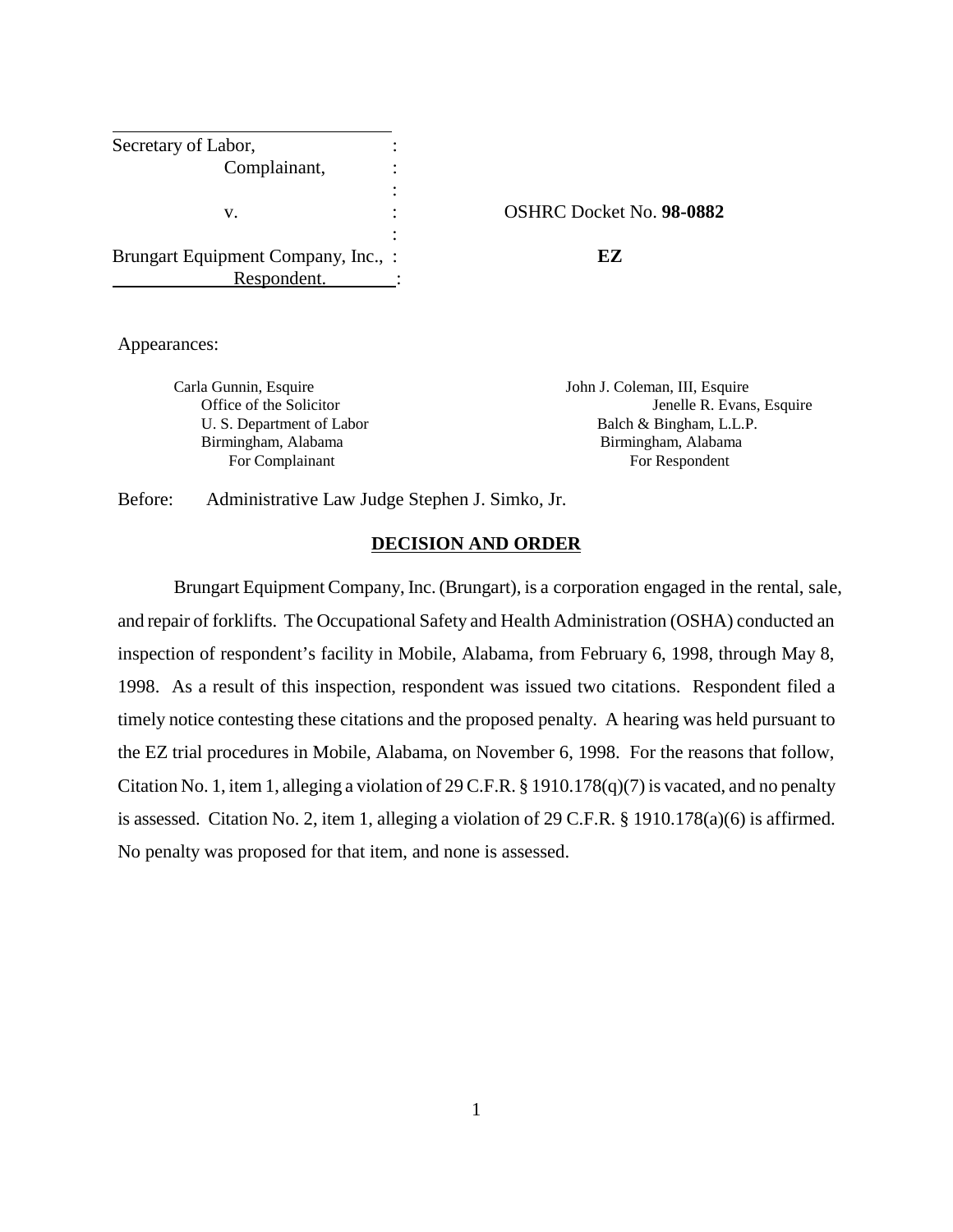## Background

On January 21, 1998, respondent's employee was repairing and inspecting a forklift. The forklift turned over while the employee was operating it during a routine maintenance check. The employee was injured. As a result of this incident and subsequent complaint, OSHA began its inspection and investigation on February 6, 1998.

## Stipulation of Facts

At the hearing, the parties read into the record a Joint Stipulation of Facts as follows:

- 1. Jimmy Rogers, who worked with Rodney Lynch on the forklift in issue on January 21, 1998, had more experience than Rodney Lynch. Rodney Lynch had completed training, but was still classified as an apprentice. Jimmy Rogers was not Rodney Lynch's supervisor.
- 2. The accident precipitating the complaint that precipitated the inspection occurred January 21st, 1998.
- 3. Brungart did not own or lease the forklift in issue. Brungart only does repairs. Brungart, at all relevant times, had a rule providing that workers doing forklift check drives during repairs must not raise the forks more than 12 inches off the ground while the forklift is moving. Rodney Lynch was aware of this rule at all relevant times and was well trained for what he was doing.

On January 21st, 1998, while doing a check drive during repairs of the E40B Hyster forklift in question, Rodney Lynch raised the forks to the maximum 187-inch height while the truck was moving and carrying a load.

4. The truck tipped when, while the truck was moving, he raised off his seat causing the emergency brake to catch, and the truck lurched forward. Mr. Lynch admits raising off the seat, but denies the truck was moving. All parties to this action, however, conclude from the circumstances that the truck was being driven, was moving, and tipped when the emergency brake was triggered. The weight load on the forks was certified as within the truck's capacity. The weight of the battery was within manufacturer's specifications. There was just under a two-inch clearance on each side of the battery.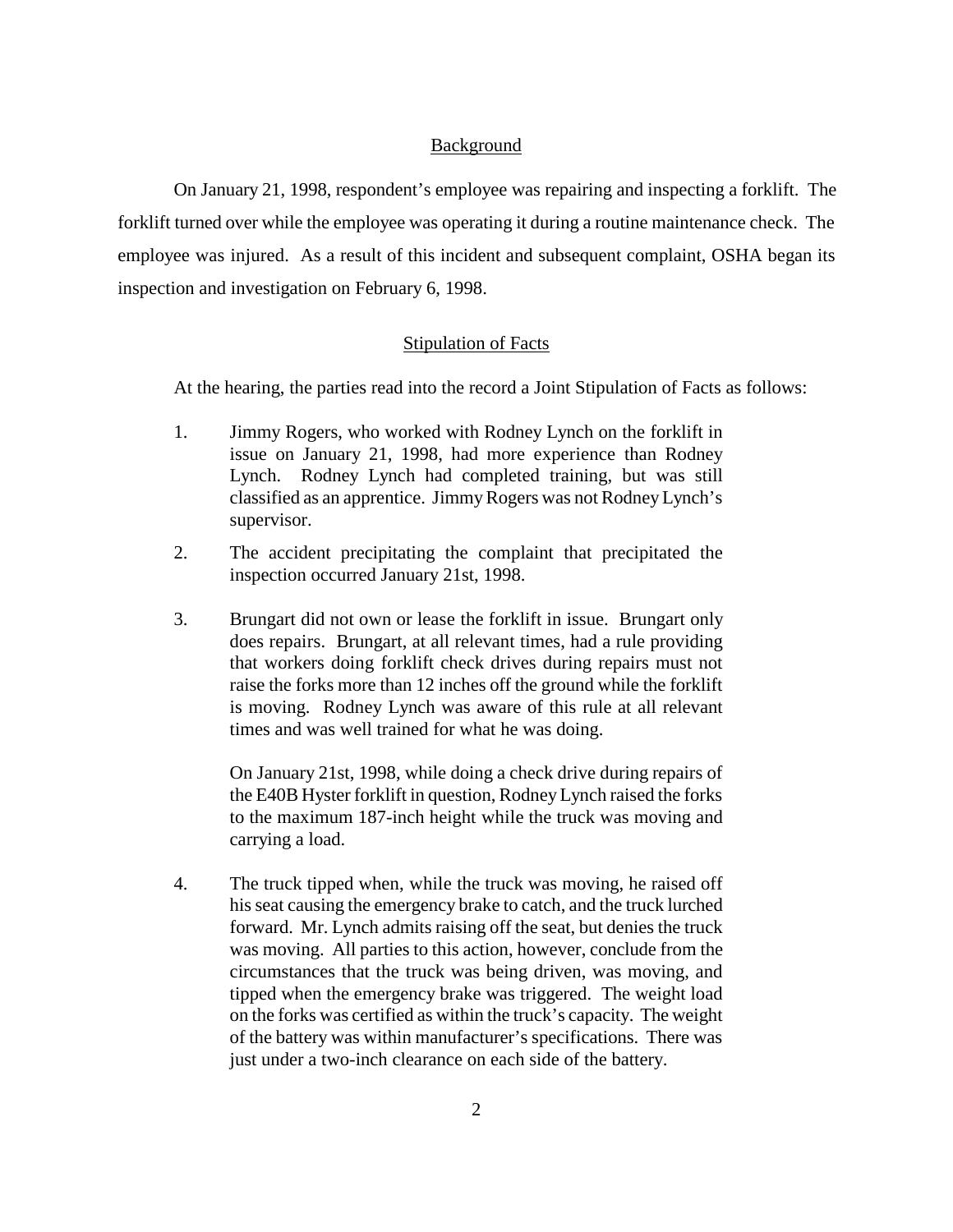5. After the January 21, 1998, accident, Brungart placed a 2 x 4 in the battery compartment. Nothing was available from the manufacturer or on the market that would prevent the battery from moving forward under these circumstances.

> When Brungart received the forklift that tipped from its customer, Morton Industries, for the purpose of doing repairs, the forklift did not have a restraining device on the battery.

- 6. The Secretary cannot prove, and indeed will not attempt to prove, that the movement of the battery caused the accident in this instance.
- 7. At all times relevant to this proceeding Jimmy Rogers, Kenny Alford and Dale Pitts were able to read the data plate on the forklift in issue, that is, the subject of the data plate citation. And further, that all three stated that they were able to read it because they were used to seeing it.

## Discussion

The Secretary has the burden of proving the violation.

In order to establish a violation of an occupational safety or health standard, the Secretary has the burden of proving: (a) the applicability of the cited standard, (b) the employer's noncompliance with the standard's terms, (c) employee access to the violative conditions, and (d) the employer's actual or constructive knowledge of the violation (*i.e.*, the employer either knew or, with the exercise of reasonable diligence could have known, of the violative conditions).

*Atlantic Battery Co.*, 16 BNA OSHC 2131, 2138 (No. 90-1747, 1994).

Citation No. 1, Item 1 Alleged Serious Violation of 29 C.F.R. § 1910.178(q)(7)

The Secretary in Citation No. 1, item 1, alleges that:

Industrial trucks were not examined before being placed in service:

An inspection was not made of the Hyster Model E40B electric forklift prior to it [*sic*] being operated on or about January 21, 1998. The battery was not secured inside the battery compartment with shims or a battery restraint device to prevent the battery from moving.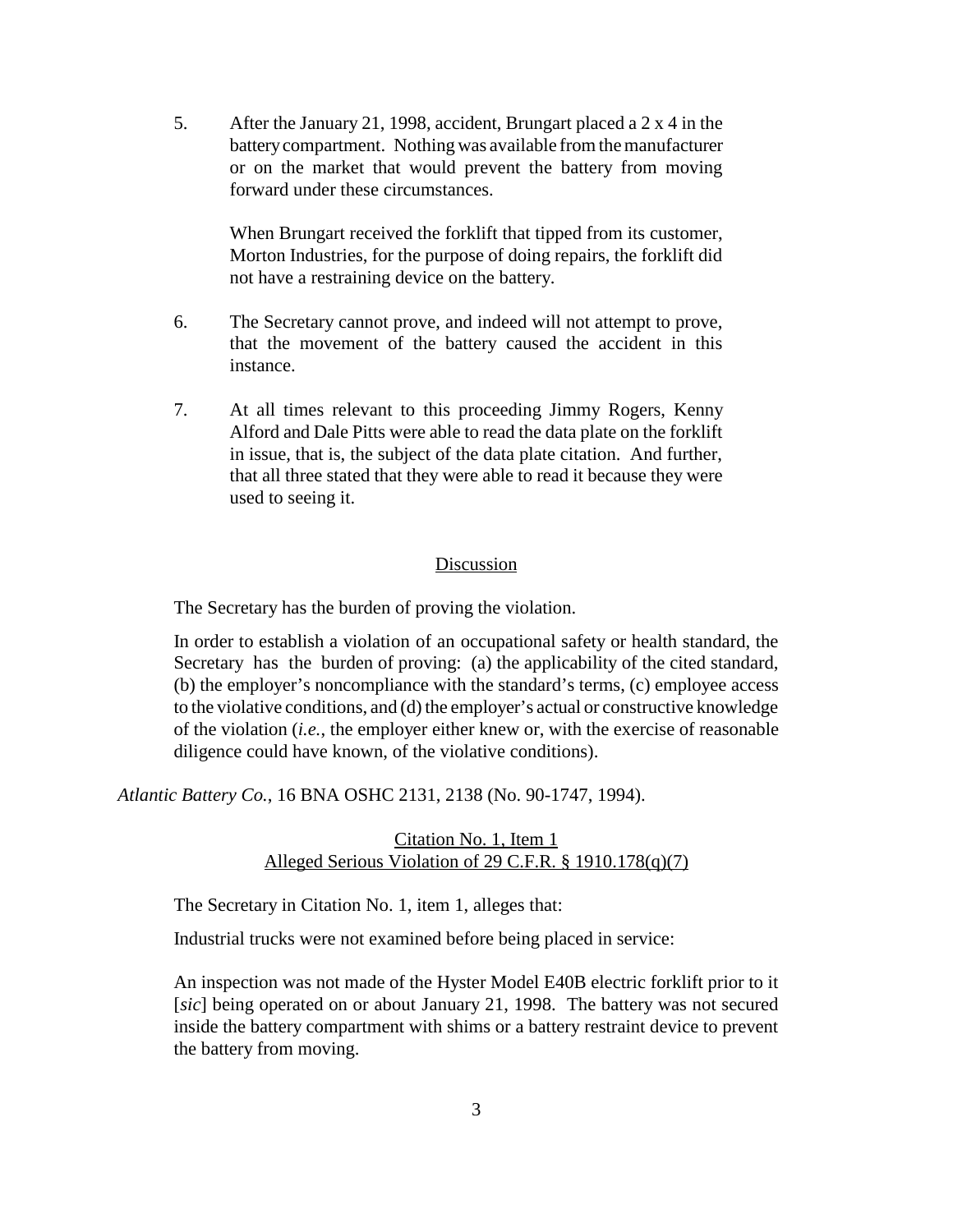The threshold issue that must be resolved is the applicability of the standard. Section 1910.178(q) reads, in part, as follows:

*(q) Maintenance of industrial trucks.* (1) Any power-operated industrial truck not in safe operating condition shall be removed from service. All repairs shall be made by authorized personnel.

(7) Industrial trucks shall be examined before being placed in service, and shall not be placed in service if the examination shows any condition adversely affecting the safety of the vehicle. Such examination shall be made at least daily.

Subsection 1910.178(q)(7) must be read as part of  $\S$  1910.178(q). Subsection (q)(1) requires unsafe forklifts to be removed from service and that repairs be made by authorized persons. Subsection (q)(7) requires that forklifts be examined before they are placed in service. Clearly, this forklift had been removed from service for repairs. The owner sent the industrial truck to the respondent to perform the necessary repairs. On January 21, 1998, as part of this repair work, respondent's employee was checking the forklift drive. At that time, the forklift or industrial truck had not been placed back into service, but rather was still out of service being repaired. Respondent was, in fact, examining the forklift prior to returning it to its owner.

Operating the forklift as part of the repair work does not equate to placing the industrial truck in service. Checking the forklift drive is an integral part of repairing the unit while it is out of service. The standard does not envision that the forklift is in service during the period of time that it is being repaired after being removed from service for that repair. No evidence was presented by the Secretary that respondent or any other employer used this forklift for its ordinary use. It was operated only as part of the repair work performed by respondent's employees after it was removed from service and before it was placed back in service. While 29 C.F.R. § 1910.178 is applicable to respondent's operations, § 1910.178(q)(7) does not apply to this working condition. Since the standard is inapplicable, no other elements of the Secretary's burden or respondent's defenses need be discussed. The alleged violation of 29 C.F.R. § 1910.178(q)(7) is vacated.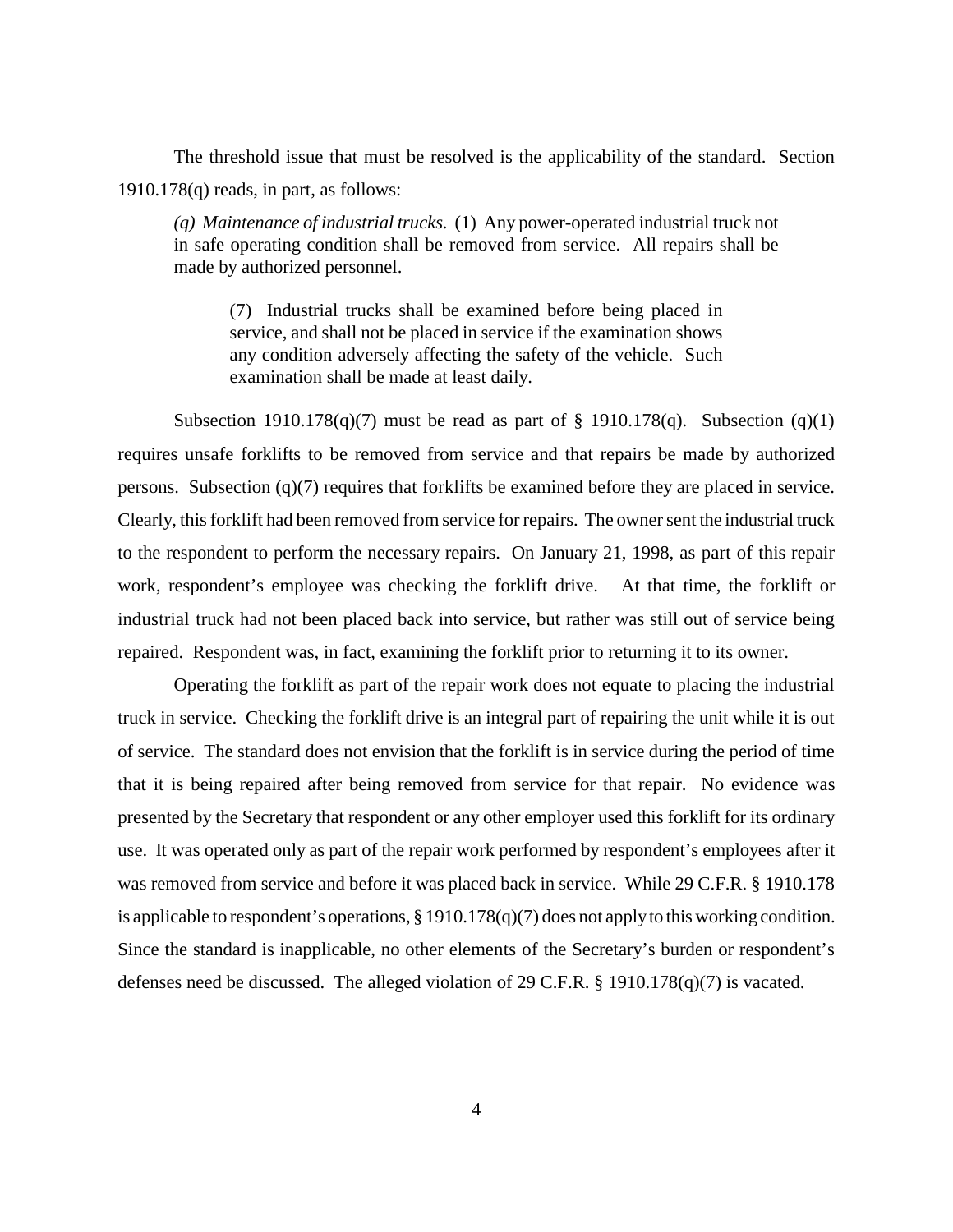# Citation No. 2, Item 1 Alleged "Other" Violation of 29 C.F.R. § 1910.178(a)(6)

The Secretary in Citation No. 2, item 1, alleges that:

Nameplates or markings for powered industrial trucks were not in place or maintained in a legible condition:

Hyster forklift Model E40B, Serial #B108V07058 - The nameplate was not legible.

The Secretary's compliance officer testified that during his inspection, he observed the nameplate on the Hyster forklift at respondent's facility. He stated that he could not read the information on the plate. He wiped the plate with a rag and still could not read it. The employee injured on January 21, 1998, told him that he also could not read the information on the nameplate. The compliance officer has over twenty-two years' experience inspecting powered industrial trucks like this forklift. The parties stipulated that some employees said they could read the data plate. Those employees, however, could read the plate because they were used to seeing it. Having observed the testimony and demeanor of the compliance officer, I find his testimony regarding the legibility of this nameplate to be credible and convincing. I find that this nameplate was not maintained by respondent in a legible condition.

Section 1910.178(a)(6) requires:

(6) The user shall see that all nameplates and markings are in place and are maintained in a legible condition.

This standard is applicable to the working conditions in respondent's facility. Here the respondent was the user of this forklift while it was in his shop for repairs. As discussed above, the respondent did not comply with the requirements of the standard that the nameplate be legible. Respondent's employees worked on and with this forklift in this condition, and respondent's management knew this condition existed.

The compliance officer classified this violation as an "other" violation since some information relating to the weight classification was stenciled on the lift mast. He testified that a legible nameplate would have provided even more information. Respondent violated 29 C.F.R. § 1910.178(a)(6). This violation is classified as "other."